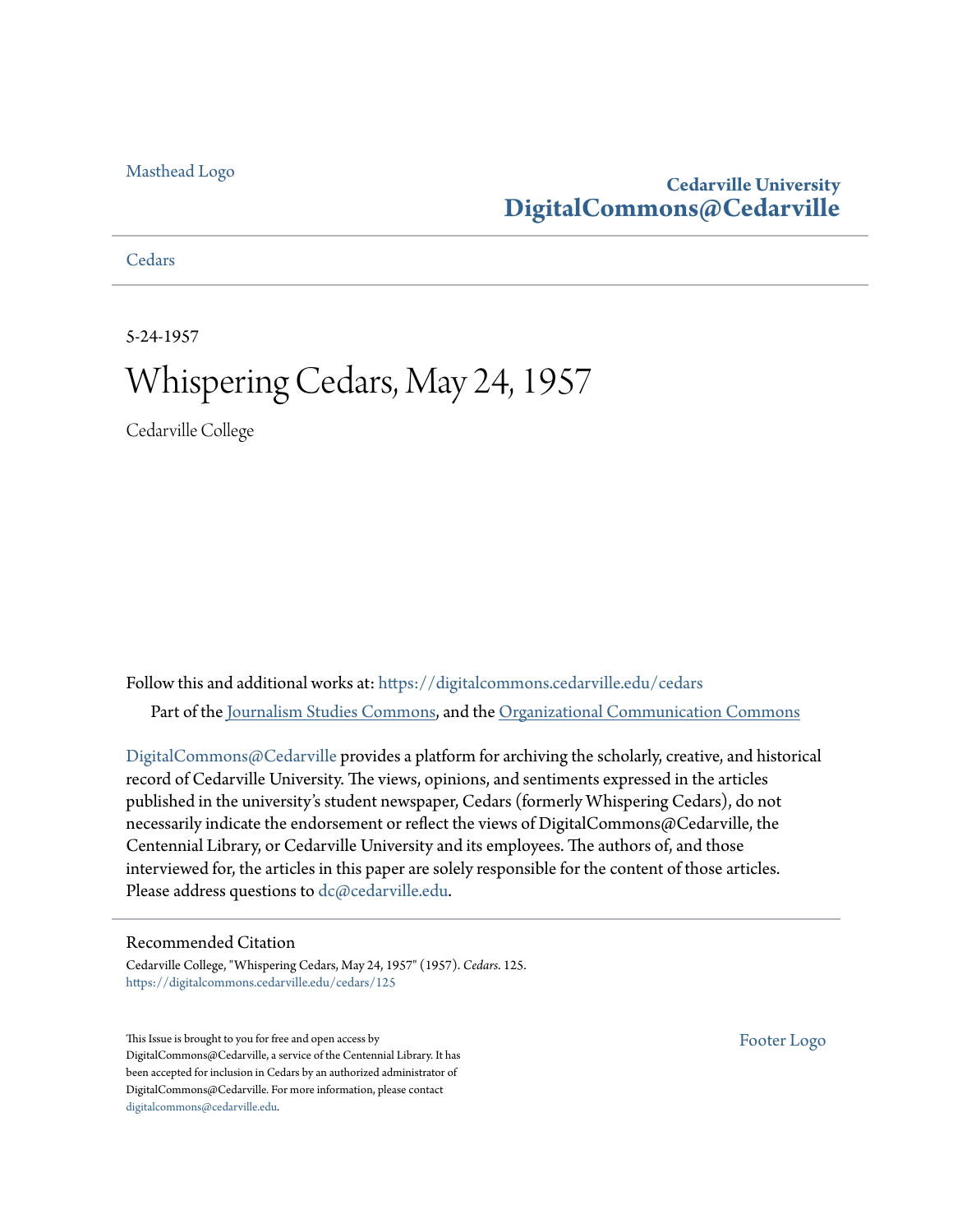# WHISPERING SECEDARS

VOL. I . Friday, May 24, 1957

NO.11

#### YEARBOOK PLANS

GRADU/TION EVENTS

The yearbook staff for 1958 has been selected. and already has made plans for the coming year.

Since, this year, the yearbook has become a junior class project, members of the class of 159 will make up the yearbook staff. However, two members of the class of 1960, Gene Walker and Dave Mosher, have been chosen to work along with the staff to give them experience and to prepare them for this work the following year.

Thursday, May 9, the staff met with Mr. Matt McCormick, the representative from Taylor Yearbook Publishers, the company which will publish our yearbook next year.

held Tuesday night, hay hall. The president of the 14, to decide upon a theme, Alumni is Rev. Kenneth cover design and special. Andrus, Toledo, Ohio. At pointments were also made graduating seniors will as follows: : be introduced into the Editor-----John Brumbaugh Alumni Association.  $($ contt. on page  $3)$ 

The last two weeks of the somester are highlighted by several events. in honor of the Seniors.

This year the first of these events was the Graduation Banquet, May 18th. At the banquet each one of the Seniors was recognized by a small gift. After the banquet dinner, Dr. Fred Giles, of Bowling Green University, addressed the guests.

Thursday evening at 7:30 the Seniors were honored by the Baccalaureate Service. Rev. Kenneth lack was the speaker. On this occasion, two Junior girls conducted the Seniors to their place of pre-eminence.

The alumni Banquet will be held this Friday evening Another meeting was in the college dining photo problems. Staff ap- this annual Banquet the

 $(con't.$  on page 3)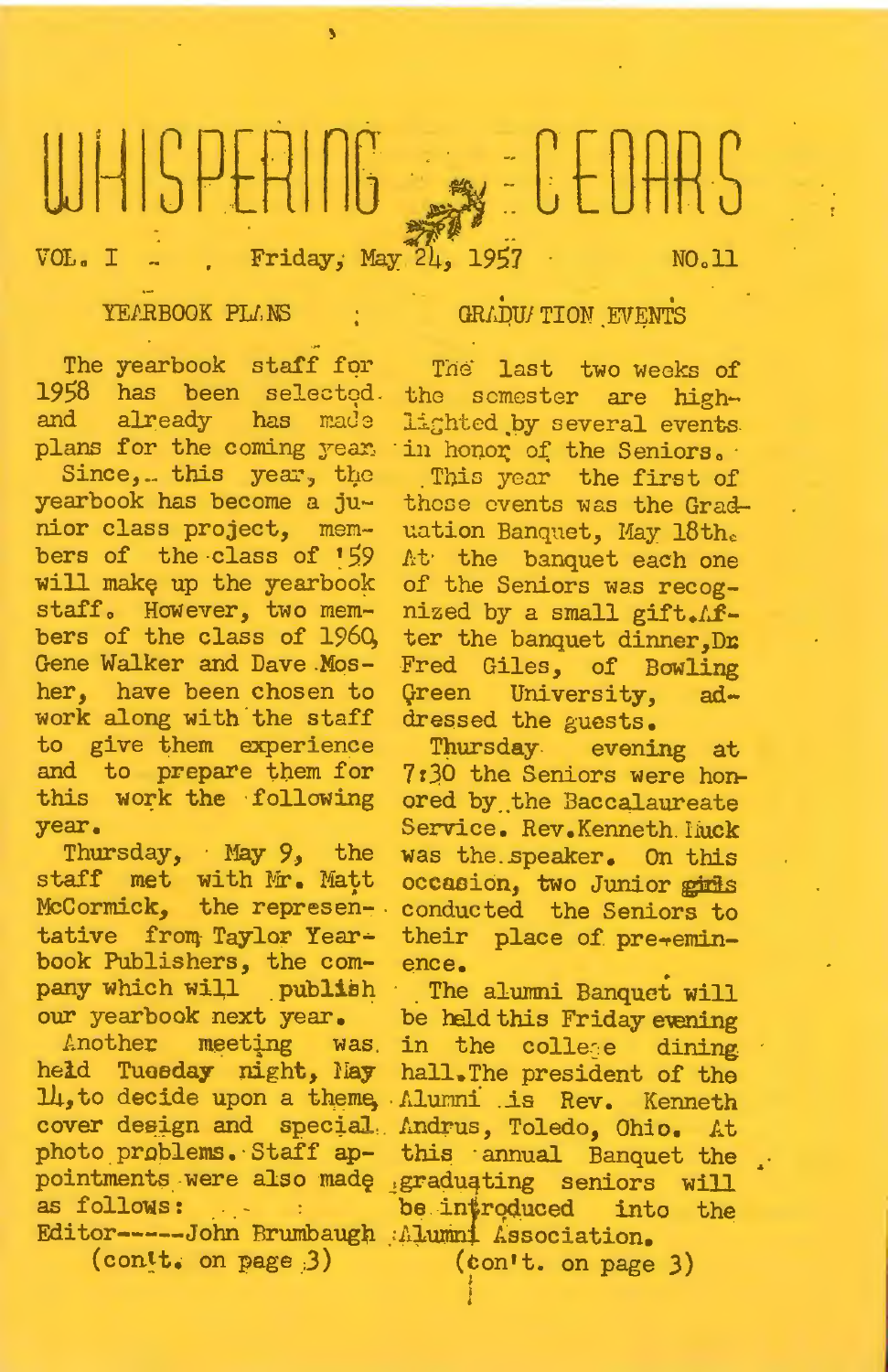#### LAST TORDS

Since this is the last (lthough this is not a tunity to wish every student a happy and profita-

#### **STAFF**

**Ruth Yost** Eladio Bolanos Esther Chesebro Cliff Hiller Tom Shelow **Shirley Shirley** 

#### EDITORIAL

it as satire.

paper.

Tom Shelow

issue of Whispering : Ce- scriptural word, it, has dars for the year of '56- associations with those '57, we take this oppor- people who believe the essential doctrines of the Christian faith. Noble vacation. God bless you. tice, however, this counter-The W. C. Staff. inference! Fundamental to what? I two-fold answer is common, salvation and obedience. Certain doced. trines are essential to Sandy Millikin asst.ed. salvation but not to<br>Paul Anderson obedience. One may embrace the rundementals<br>salvation but not the<br>fundamentals of obedience<br>and be a fundamentalist. brace the fundamentals of This places little need liiss Kantzer advisor for obedience and maturity which God expects and desires.  $\sim 10$ 

Granting that the origi-Last week's editorial nal adaptation of this was not meant to be mal- term to Evangelical nomenicious or uncomplimentary clature was justifiable,<br>We are sorry that the we find that it has become wording was a bit hyper- an escape from obedience. caustic in some places for some. The Interdeand we regret that we did nominationalist. travels not definitely designate under this philosophy. They ask us to sacrifice the To Seniors and other of essentials of obedience fended readers we offer on the altar of expediency our sincere apology along and human reason. The rewith our promise to more sult of this practice. ture content of your news-God mature, but keeps him ignorant of the "non-essentials." Should we make Respectfully submitted, a part of God's Word nonessential?

Cliff Miller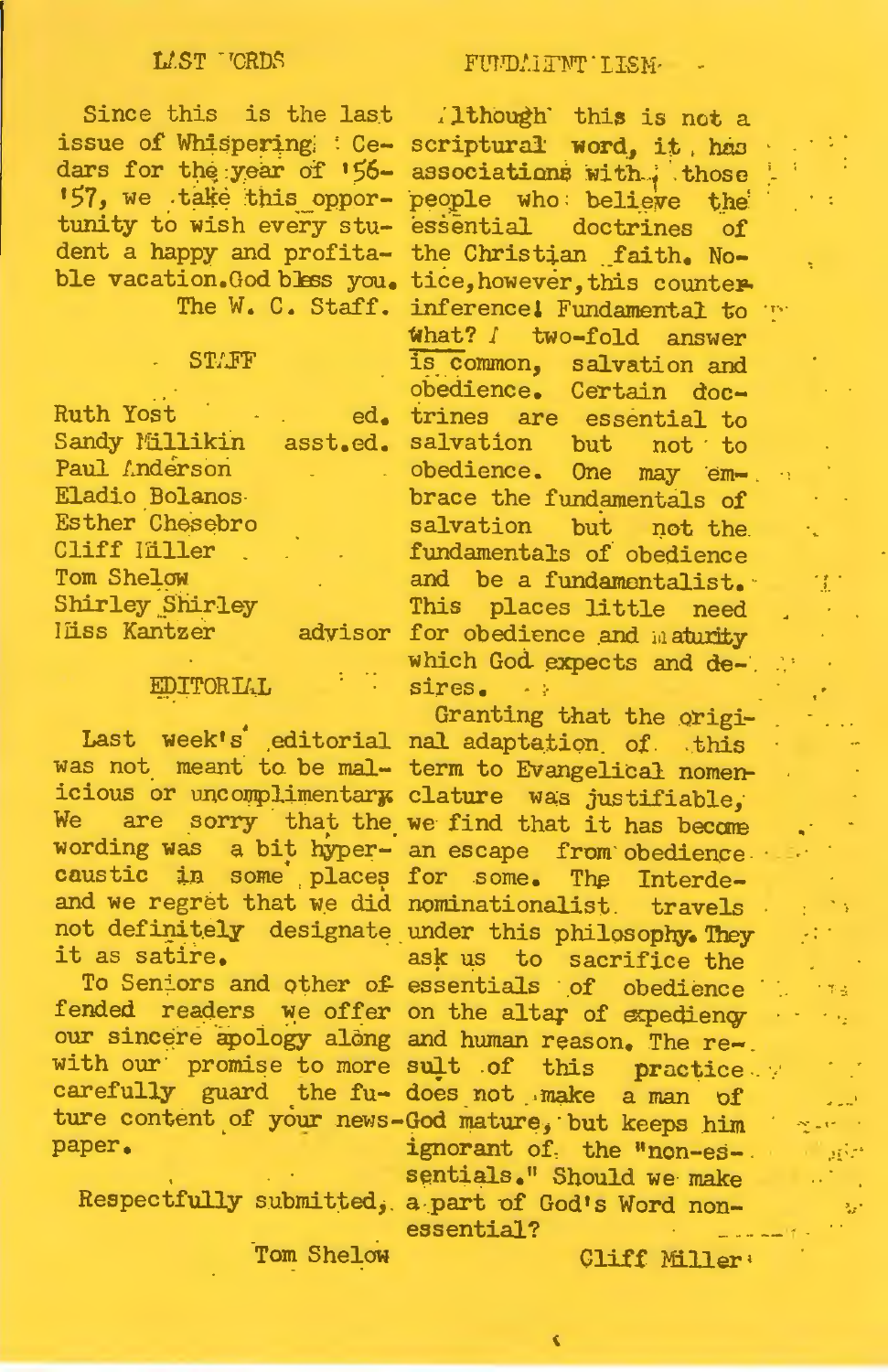.<br>Kalendar Salas Salah Indonesia CARCTER REGORDED RAW (con't from  $p_{\mathbb{Z}}.1$ )

Assoc.Ed--------Ruth Yost > Gene Writh and Barbera Sports Ed. Sandy Millikin Art. Ed. --- Grace Willetts Typist------Carol Johnson ren, Ohio. dv. Ed. --- Paul Van Kleek Staff Photographer----Tom Shelow.

#### GRADUATION EVENTS

(con't from page 1) Graduation exercises are scheduled for Saturday morning at 10:00. Dr. Jackson of Baptist Bible Seminary, Johnson City, New York, will deliver the commencement address.

#### WEDDING D. TES

There are several weddings among the students of Cedarville College this summer.

Norman Getty and Irene Patterson on June 14 at 8:00 p.m. in Calvary Baptist Church, Cleveland Ohio.

Hummel on June 8 at 2:00 p.m. in Calvary Baptist Church, Cleveland, Ohio.

Lane Moody and Pat Damon on July 6 at 1:00 p. m. in Calvary Baptist Church, Cleveland, Ohio.

sel, June 29, 6:30 p.m.in Calvary Baptist Church Cleveland, Ohio.

(con't in next col.)

#### - WEDDING D'TES IN IA  $($ cortinued $)$

June 29, 2:30 p.m. United a Presbyterian Church. War-

> Paul inderson **BLIND STUDENT**

Keith Coakley, familiarly called "Cocoanut, "is a blind student at Cedarville College. few months after he was born he got pink eye. Since that time he has been blind completely but he has.carried on successfully.

He was born 'in Washington, Iowa. He is 32 years old. During classes Keith takes notes as any other student-he takes his notes in Braille by the use of a metal plate. He is already a Junior and is planning to obtain a B.i. and a Bachelor of Theobgy. .. He has been saved for 16 years and it is amazing to see him praying, reciting the Word of God. Bob Marcellino and Ruth ; and preaching on Sundays. Theology is not his only field. He is a strong Re-

publican, sound debater. and agressive nationalist.

Although it is doubtful that Keith will ever be able to see on this earth. Jim Jones and Jean Bis-, we are sure that he will someday see, face to face. the Light of the World: Jesus Christ.

Eladio Bolanos